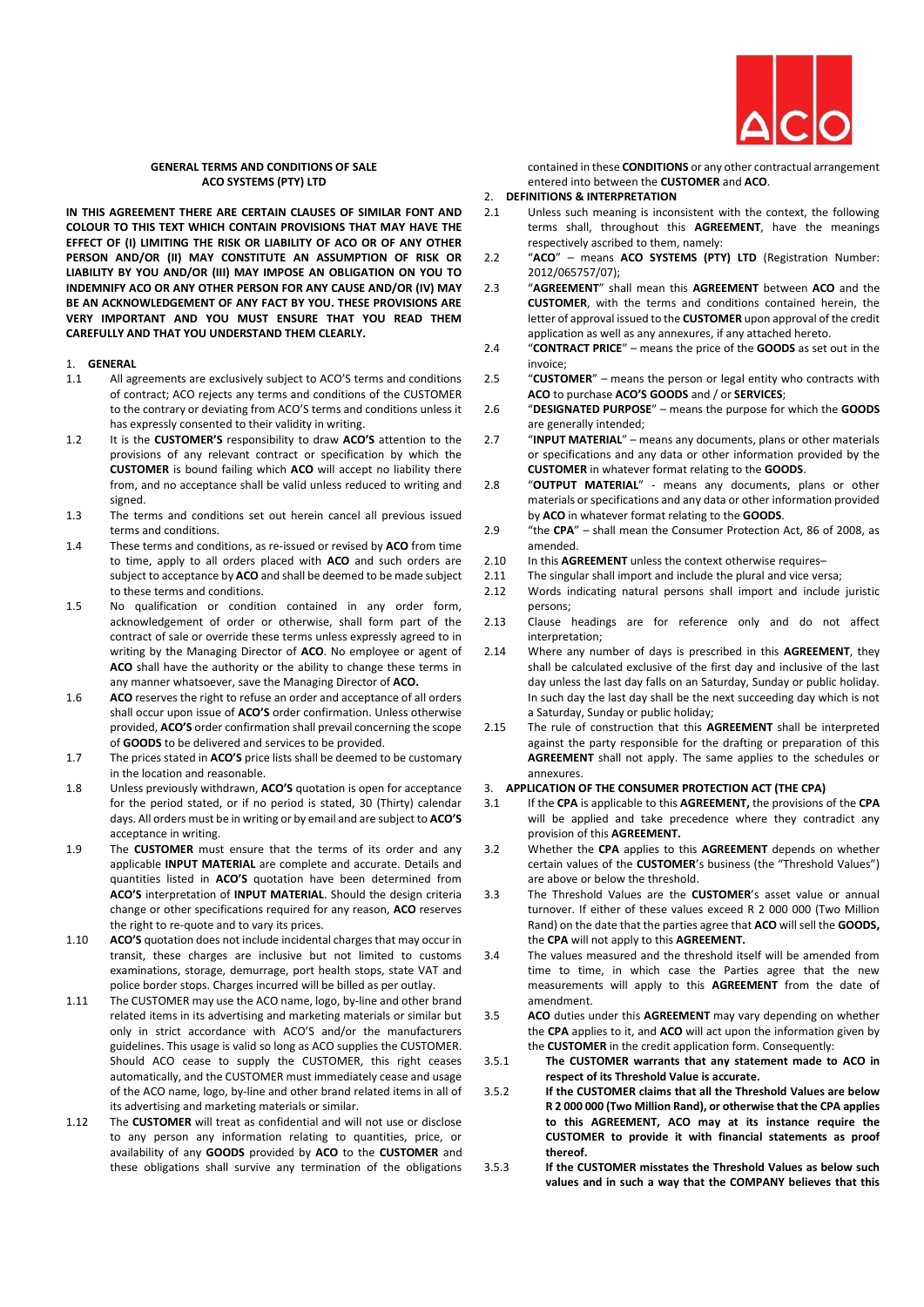

**AGREEMENT is subject to the CPA when it is not, then ACO may retroactively apply any provisions of this AGREEMENT that were not applied as a result of this belief.** 

3.5.4 **The CUSTOMER will be liable for any costs or damage sustained by the ACO resulting from such misstatement**

# 4. **CONTRACT PRICE**

- 4.1 Price lists issued by **ACO** from time to time, are for information purposes only and do not constitute offers for sale.
- 4.2 Due to variables such as quantity, size, packaging, marketing, etc., invoiced prices may differ marginally from advertised prices.
- 4.3 Save insofar as may be otherwise specifically agreed in writing to the contrary by **ACO**, orders are accepted only at prices and transport tariffs ruling on the date of dispatch.
- 4.4 Unless otherwise agreed in writing, the **CONTRACT PRICE** shall exclude carriage from the warehouse.
- 4.5 **ACO** shall retain the title to and copyrights in all offer documents; these may not be made available to third parties without **ACO'S**  express written consent.
- 4.6 The **CONTRACT PRICE** shall specifically exclude Value Added Tax (VAT) and any other taxes that may be levied in respect of the **GOODS**. **ACO**  reserves its rights to effect price increases from time to time without notification to the **CUSTOMER**. The onus shall be on the **CUSTOMER**  to remain informed of the prices of **ACO**. No **ACO** employee, official, agent or nominee shall have the authority to effect or authorise any discounting of the **CONTRACT PRICE** of the **GOODS** save the Managing Director of **ACO**.
- <span id="page-1-0"></span>4.7 The **CONTRACT PRICE** is strictly nett and not subject to any discounts unless otherwise agreed in writing and signed by the managing director of **ACO**.
- 4.8 Notwithstanding the stated price on the **INVOICE**, the **CONTRACT PRICE** shall, at all material times, be subject to any increase of duties, levies, taxes, transport, storage, cost of foreign currency and packing costs and **ACO** shall endeavour, where reasonably possible, to inform the **CUSTOMER** in advance of any anticipated increases of the aforestated. **ACO** reserves its right to charge such revised prices for **GOODS** affected by the increase and remaining to be delivered.
- 4.9 **ACO** reserves its right to add a reasonable charge for storage on any items which have not been collected or could not be delivered within 14 (fourteen) days of the date on which they were available for delivery or collection, as the case may be, and in the event that this is as a result of the **CUSTOMER'S** conduct.
- 4.10 If any discount is agreed to as required in claus[e 4.7](#page-1-0) above, it shall only be allowed if payment is received by **ACO** on or before the due date and shall apply to the actual price of the **GOODS** themselves.
- 4.11 The **CUSTOMER** shall be liable for extra charges required as a result of its instructions, lack of instructions, and the inaccuracy of any **INPUT MATERIAL** or any other cause attributable to the **CUSTOMER**.

# 5. **TERMS OF PAYMENT**

- 5.1 Should the **CUSTOMER** require credit facilities from **ACO**, an application shall be completed by the **CUSTOMER** in writing. The acceptance of the credit application shall be subject to the approval of **ACO**.
- 5.2 The approval from **ACO**, if granted, shall be recorded therein and communicated to the **CUSTOMER** in writing, should the credit application be refused the **CUSTOMER** shall have the option to purchase the **GOODS** on terms as stipulated by **ACO**, and should the **CUSTOMER** accept such terms, such agreement will continue to be subject to these terms and conditions.
- 5.3 **ACO** reserves the right to extent credit facilities to **CUSTOMERS** from time to time without any obligation to do so notwithstanding having extended such facilities in the past to the **CUSTOMER**, and may require any security it deems necessary prior to the granting or reinstatement of any credit facilities.
- 5.4 **ACO** reserves its right to, any time and after having provided the **CUSTOMER** with reasonable notice, and reasonable notices shall be deemed to be 30 (thirty) days, advise that credit facilities to a **CUSTOMER** by **ACO** will be terminated, and **ACO** will be under no obligation whatsoever to provide any reasons for such termination.
- 5.5 It is specifically agreed and recorded that at all material times, it shall be the sole prerogative of **ACO** to decide to which **CUSTOMERS** it would be willing to extend credit facilities, it specifically being understood by the **CUSTOMER** that any differentiation shall not be deemed to be discriminatory, but shall be deemed to form part of **ACO'S** internal credit risk limitation policy.
- 5.6 **ACO** shall be entitled to refuse sale of the **GOODS** to any **CUSTOMER**  in the event of overdue amounts owing by the **CUSTOMER** to **ACO** or in the event that a **CUSTOMER** is not able to obtain/provide satisfactory guarantees/suretyships. It is specifically recorded and agreed that any late payments by a **CUSTOMER** shall constitute an automatic breach of the **AGREEMENT** entered into between **ACO** and the **CUSTOMER** and provided to the **CUSTOMER** by **ACO** and accordingly, **ACO** reserves the right at any time to refuse any further sale of **GOODS** to the **CUSTOMER** on any basis until all outstanding amounts including any accrued interest on such outstanding amounts have been settled in full by such **CUSTOMER**.
- 5.7 IT IS SPECIFICALLY RECORDED AND AGREED THAT THE **CUSTOMER**  WAIVES ALL CLAIMS AGAINST **ACO** FOR ANY DAMAGES OR LOSSES THAT IT MAY SUFFER AS A RESULT OF THE REFUSAL OF **ACO** TO SELL **GOODS** TO THE **CUSTOMER** IN THE EVENT OF AN OVERDUE AMOUNTS, OR IN CONNECTION WITH ANY OTHER DISPUTE WHATSOEVER ARISING OUT OF PAYMENT FOR **GOODS**.
- 5.8 Where no credit has been granted, payment for **GOODS** shall be made free on board.
- 5.9 Payment for **GOODS** to be delivered outside the Republic of South Africa shall be made by letter of guarantee issued by a Bank of South Africa, payable upon presentation of transport documents or upon notification to the **CUSTOMER** that the **GOODS** are ready for transportation.
- 5.10 The **CUSTOMER** shall make all payments due under the contract without any deduction whether by way of set-off, counterclaim, discount, abatement, or otherwise.
- 5.11 No order for **GOODS** which has been accepted by **ACO** may be cancelled by the **CUSTOMER** except with the **AGREEMENT** in writing of **ACO** and on terms that the **CUSTOMER** shall indemnify **ACO** in full against all loss (including loss of profit), costs (including the cost of all labour and materials used), damages, charges and expenses incurred by **ACO** as a result of cancellation.

#### 6. **DELIVERY**

- 6.1 Time of delivery shall not be of the essence in this **AGREEMENT**.
- 6.2 WHILST EVERY EFFORT WILL BE MADE TO DISPATCH AND DELIVER THE **GOODS** WITHIN THE TIME QUOTED, **ACO** DOES NOT GUARANTEE DISPATCH AND/OR DELIVERY ON ANY SPECIFIC DATE AND SHALL NOT BE LIABLE FOR ANY DAMAGES INCLUDING CONSEQUENTIAL DAMAGES THAT MAY BE SUFFERED BY THE **CUSTOMER** AS A RESULT OF ANY DELAYS IN THE DELIVERY OF THE **GOODS** THAT MAY OCCUR, SAVE TO THE EXTENT THAT **ACO** MAY BE LIABLE FOR ANY LOSSES IN TERMS OF SECTION 47 OF THE CONSUMER PROTECTION ACT 68 OF 2008 (AS AMENDED).
- 6.3 **ACO** may deliver the **GOODS** to the **CUSTOMER'S** premises or may agree to deliver the **GOODS** directly to the site of any third party.
- <span id="page-1-1"></span>6.4 Upon **ACO** notifying the **CUSTOMER** that the **GOODS** are ready for collection or tendering delivery of the **GOODS** the **CUSTOMER** shall agree to accept delivery of the **GOODS** forthwith. If **ACO** has agreed to deliver the **GOODS** and the **CUSTOMER** fails to give proper delivery instructions or to accept delivery as aforesaid, it shall be liable for all costs incurred by **ACO** as a result of such failure (including without limitation storage and insurance costs) which shall become immediately due and ACO Systems (Pty) Ltd 122 Shad Road, Wadeville Ext 2, Wadeville, Guateng, South Africa, P.O. Box 14834 Wadeville 1422. Nedbank Ltd Account Number: 1026074800 Branch Code: 12840500 Swift Code: NEDSZAJJ Registration No: 2012/065757/07 VAT No: 4960262071 Directors: Jens-Uwe Paasch Dieter Karl-Heinz Strich Marco Cassol Giorgio Pietro Pestarino Tel: (+27) 11 824 3525/6 Fax: (+27) 11 824 3527 Email: info@aco.co.za Website: www.aco.com payable on demand, but such liability shall not affect its obligation to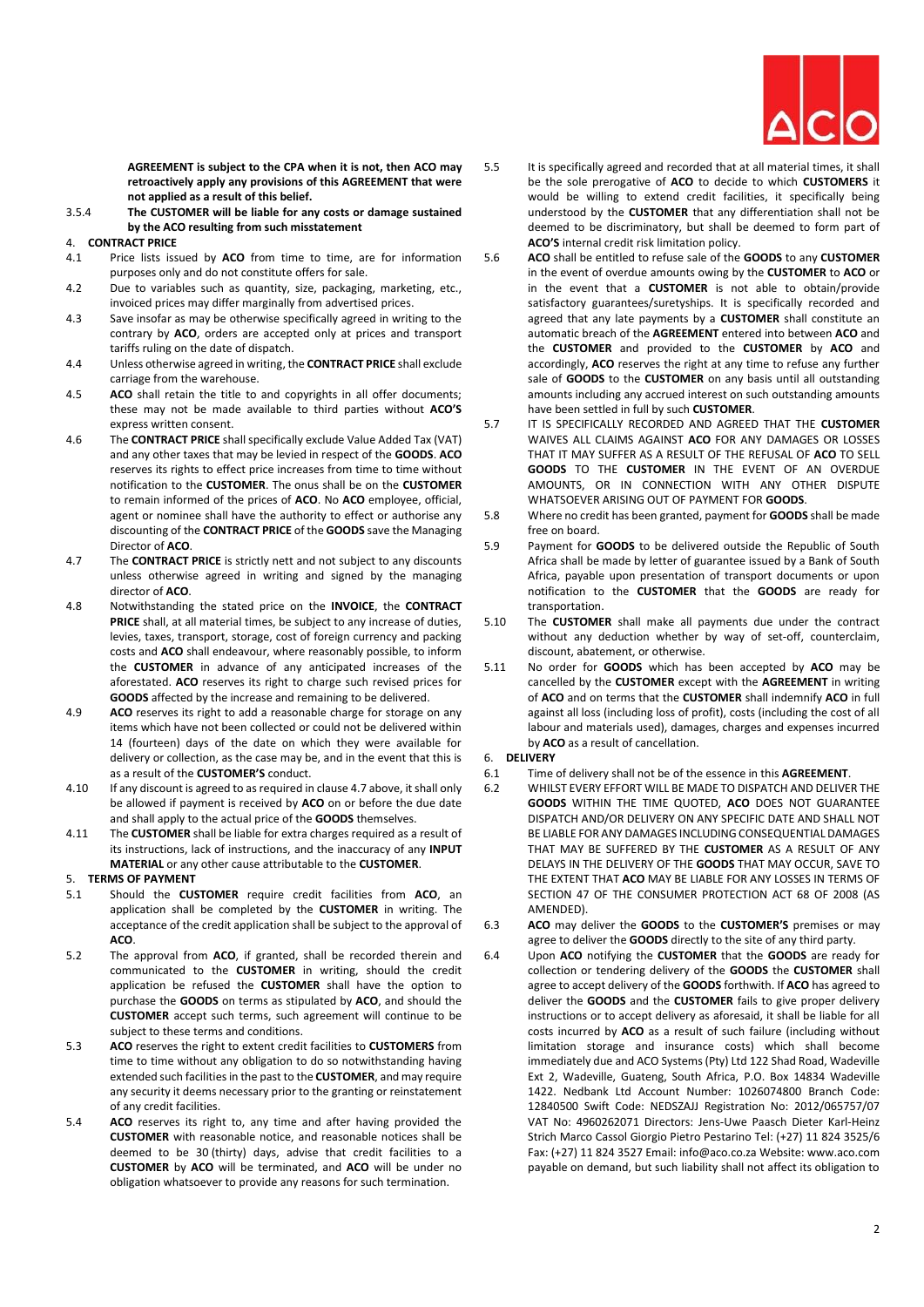

purchase the **GOODS** or the right of **ACO** to damages for breach of such obligation.

- 6.5 Where the **GOODS** are to be delivered in instalments, each delivery shall constitute a separate contract and failure by **ACO** to deliver any one or more of the instalments in accordance with these terms and conditions or any claim by the **CUSTOMER** in respect of any one or more instalments shall not entitle the **CUSTOMER** to treat the **AGREEMENT** as a whole as repudiated.
- 6.6 THE **CUSTOMER** MUST SATISFY ITSELF THAT THE DESCRIPTION OF THE **GOODS** SHOWN ON THE DELIVERY NOTE ARE IN FACT THE **GOODS**  ORDERED. IF THE **CUSTOMER** ACCEPTS SUCH **GOODS** WHETHER OR NOT THEY ARE THE **GOODS** ORDERED, THE **CUSTOMER** SHALL SUBJECT TO CLAUSE [7](#page-2-0) BE LIABLE TO PAY FOR THEM AND WILL HAVE NO CLAIM AGAINST **ACO**.
- 6.7 The day on and the time at which the delivery is to be made and at the rate required are to be mutually agreed upon in advance. Should adverse weather or other site problems necessitate a change in the agreed program, **ACO** shall advise the **CUSTOMER** thereof as soon as reasonably possible. The **CUSTOMER** shall be liable for the cost of any **GOODS** already dispatched prior to notification.
- 6.8 The **CUSTOMER** shall not be entitled to cancel or repudiate any order or refuse delivery by reason of such delay.
- 6.9 **ACO** reserves the right to refuse an order after, seven (7) days of being lodged, where costs have escalated due to any contingencies or circumstances not within **ACO'S** control or where the **CUSTOMER'S**  account is overdue for payment or **ACO** considers the **CUSTOMER'S**  credit to be unsatisfactory.
- 6.10 Should the dispatch of the **GOODS** be delayed for reasons due to the **CUSTOMER'S** fault, the **CUSTOMER** shall be charged the expenses arising from such delay.
- 6.11 Should delivery be delayed due to Force Majeure, the delivery period shall be reasonably extended. **ACO** shall notify the **CUSTOMER** in due time about the commencement and the end of such circumstances.
- 6.12 Should **ACO** be prevented from the performance of any of its obligations as a result of Force Majeure, **ACO** shall be entitled at its option to cancel this **AGREEMENT** or to suspend performance of its obligations there under and shall not be liable whatsoever for any loss or damage consequential or otherwise resulting from such inability to perform its obligations, cancellation or suspension.
- 6.13 Unless otherwise agreed in writing, delivery and passing of the risk of the **GOODS** to the **CUSTOMER** shall be deemed to have taken place when the **GOODS** have left the premises of **ACO**. This shall also apply to partial deliveries or if **ACO** has agreed to provide other services, e.g. payment of the transportation costs, delivery of the **GOODS**.
- 6.14 Should dispatch be delayed or not be effected at all due to circumstances for which **ACO** is not responsible, risk shall pass to the **CUSTOMER** on the date on which the **CUSTOMER** receives advice of dispatch. **ACO** undertakes to take out any insurance the **CUSTOMER**  may request against advance payment and at the **CUSTOMER'S**  expense.
- 6.15 Partial deliveries shall be permissible to the extent acceptable to the **CUSTOMER**.
- 6.16 In the event of a shortage of raw materials or component parts specified in the contract for use in the production of **GOODS, ACO** shall be entitled to substitute such other materials as it shall consider reasonably fit for such purpose.
- 6.17 All quotations are made subject to availability of the **GOODS** or materials at the time of receipt of the **CUSTOMER'S** order.
- <span id="page-2-0"></span>7. **RETURN OF GOODS**
- <span id="page-2-1"></span>7.1 THE PRECONDITIONS OF THE WARRANTY RIGHTS (CLAIMS BASED ON DEFECTS) OF THE **CUSTOMER** IN TERMS OF THE **AGREEMENT** IS THAT THE **CUSTOMER** INSPECTS THE **GOODS** UPON RECEIPT WITHOUT UNDUE DELAY AND GIVES WRITTEN NOTICE OF ANY VISIBLE DEFECTS AFTER THE INSPECTION, SPECIFYING THE DEFECT. THIS SHALL ALSO APPLY TO WRONG DELIVERIES OR ITEMS IN INSUFFICIENT QUANTITIES BEING DELIVERED. NOTIFICATION MUST BE GIVEN IN WRITING TO **ACO** WITHIN A PERIOD OF 3 (THREE) BUSINESS DAYS OF DELIVERY.
- <span id="page-2-2"></span>7.2 A PRECONDITION OF THE WARRANTY RIGHTS (CLAIMS BASED ON DEFECTS) OF THE **CUSTOMER** IN TERMS OF THE **AGREEMENT** IS THAT THE **CUSTOMER** NOTIFIES **ACO** IN WRITING WITHIN 3 (THREE) DAYS OF THE DISCOVERY OF ANY LATENT (HIDDEN) DEFECTS OF THE **GOODS**.
- <span id="page-2-3"></span>7.3 A PRECONDITION OF THE WARRANTY RIGHTS (CLAIMS BASED ON DEFECTS) OF THE **CUSTOMER** IN TERMS OF THE **AGREEMENT** IS THAT THE **CUSTOMER** PROMPTLY RETURN THE DEFECTIVE **GOODS** TO **ACO**  IN THE CASE OF A DEFECT.
- <span id="page-2-4"></span>7.4 In the event that the **CUSTOMER** complies with clauses [7.1,](#page-2-1) [7.2](#page-2-2) and [7.3,](#page-2-3) and **ACO** is satisfied that the **GOODS** are defective or do not conform to the specification or other description of the **GOODS** on the invoice, then **ACO** will, at **ACO'S** election, replace such quantity of **GOODS** with an equal quantity of **GOODS** or refund the applicable portion of the purchase price to the **CUSTOMER** against return of the defective portion of the **GOODS**.
- 7.5 Except insofar as any statute provides to the contrary the undertakings contained in the preceding paragraphs of this clause are given *in lieu*  of and to the exclusion of all conditions, warranties and representations whether express or implied by statute or otherwise as to the quality of the **GOODS** or their fitness for any particular purpose or otherwise and **ACO** shall have no liability in respect of the **GOODS**  save as provided in claus[e 7.4.](#page-2-4)
- 7.6 **ACO** shall not be liable for any loss or damage sustained by the **CUSTOMER** by reason of any Force Majeure.
- 7.7 To enable **ACO** to perform all rework and replace all parts **ACO** deems necessary, the **CUSTOMER**, upon consultation with **ACO,** shall allow enough time and afford sufficient opportunity to **ACO** to remedy the defects. SHOULD THE **CUSTOMER** FAIL TO DO SO, **ACO** SHALL BE RELEASED FROM ANY LIABILITY OR CONSEQUENCES ARISING THERE FROM. Only in urgent cases involving endangering of the operational safety and/or to prevent unreasonably serious damage - in which case the **CUSTOMER** shall notify **ACO** immediately -shall the **CUSTOMER** be entitled to either remedy the defect itself or have such defect remedied by third parties and to demand compensation from **ACO** for the expenses incurred.
- 7.8 SHOULD THERE BE AN ALLEGATION THAT ANY **GOODS** ARE UNSAFE, INSUFFICIENT AND/OR DEFECTIVE; **ACO** SHALL NOT BE LIABLE FOR ANY HARM CAUSED WHERE SUCH ALLEGED UNSAFE CHARACTERISTIC, FAILURE, DEFECT OR HAZARD DID NOT EXIST IN THE **GOODS** AT THE TIME AT WHICH THEY WERE SUPPLIED TO THE **CUSTOMER** BY **ACO**. THEREFORE IF NO SUCH NOTIFICATION IS RECEIVED IN TERMS OF CLAUSE [7.1](#page-2-1) ABOVE, IT WILL BE REGARDED AS *PRIMA FACIE* PROOF THAT NO DEFECTS WERE PRESENT AT THE TIME OF DELIVERY AND THAT THE **GOODS** WERE DELIVERED IN ACCORDANCE WITH THE **AGREEMENT**.
- 7.9 The **CUSTOMER** may not however return to **ACO** any **GOODS** for any reason whatsoever unless:-
- 7.9.1 **the PARTIES have agreed in writing to such return and to the conditions of such return;**
- 7.9.2 **the GOODS are being returned in accordance with the provisions of clause[s 7.1](#page-2-1) an[d 7.3](#page-2-3) above;**
- 7.9.3 **the GOODS were intended to satisfy a particular purpose communicated to ACO prior to the PURCHASE thereof and have been found not to satisfy the purpose for which they were intended, within 10 (ten) business days of delivery and ACO has been notified of this within that time period.**
- 7.9.4 **the CUSTOMER was not permitted to inspect the GOODS upon delivery thereof; or**
- 7.9.5 **the CUSTOMER is exercising its right to cool-off in terms of section 16 of the Consumer Protection Act 68 of 2008 as amended.**
- 8. **REPRESENTATION AND WARRANTIES**
- <span id="page-2-5"></span>8.1 For a period of 12 (Twelve)months from the date of the **CUSTOMER'S**  receipt of the **GOODS** sold hereunder, the **ACO** warrants that the **GOODS** supplied in terms of the **AGREEMENT** shall be of **ACO'S**  standard quality and are reasonably suitable for the purposes for which they are generally intended. In the event that defects are discovered in the **GOODS** supplied that were present at the time of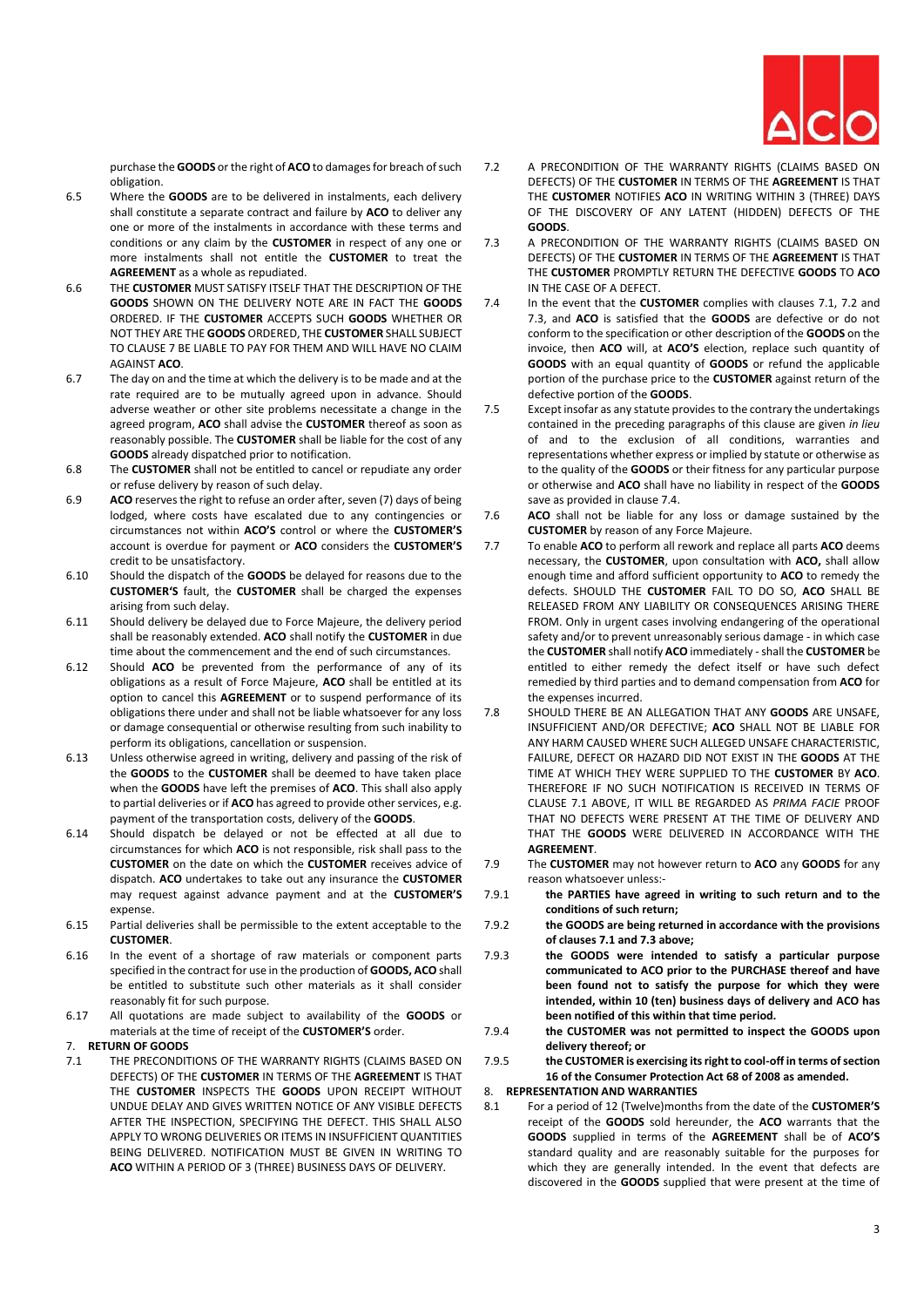

**DELIVERY**, **ACO** shall within its own discretion either remedy the defect or supply defect free replacement **GOODS** as per clause [6.4](#page-1-1)

- 8.2 Any representations or warranties made or given by **ACO**, or anyone on **ACO'S** behalf, prior to **ACO'S** acceptance of an order and not contained in **ACO'S** written quotation or in these terms and conditions are hereby expressly excluded.
- 8.3 All **GOODS** sold by **ACO** shall not be sold as fit for any specific purpose unless so agreed to in writing.
- 8.4 The **CUSTOMER** bears the burden of proof that such defects in clause [8.1](#page-2-5) were in fact present at the time of **DELIVERY**. In this regard the notification in clause [6.4](#page-1-1) shall be *prima facie* proof as to whether the **GOODS** where defective at the time of **DELIVERY**.
- 8.5 Should defects be found without notification in terms of clause [7.1,](#page-2-1)  the **CUSTOMER** shall bear the burden of proof to show that the defects were caused as a result of use for the **DESIGNATED PURPOSE** and that the **GOODS** were used according to the instructions by a technically qualified person and that any prescribed maintenance work and tests have been carried out by a qualified person.
- 8.6 **ACO** makes no other warranty of any kind, express or implied, including without limitation, any warranty of merchantability, or noninfringement. **ACO** specifically makes no warranties as to any services or as to compliance with laws, regulations, standards and/or conventions including any related to the environment or to the packaging, labelling and/or transport of hazardous **GOODS**. No warranty shall apply to shipping damage, damage caused by improper installation, **GOODS** that have been modified or altered in any way, damage caused by corrosion, abrasion, or severe temperatures, or **GOODS** that have been subjected to improper maintenance, abuse, misuse, abnormal usage, or accident.
- 8.7 THE **CUSTOMER** WARRANTS THAT IT SHALL FULLY COMPLY WITH ALL LABEL DIRECTIONS FOR THE HANDLING, STORAGE, POSSESSION OR USE OF THE **GOODS** SOLD HEREUNDER AND THE **CUSTOMER** AGREES THAT IT SHALL INDEMNIFY AND HOLD **ACO** HARMLESS FROM ALL CLAIMS (INCLUDING, WITHOUT LIMITATION, ATTORNEYS' FEES) OF PERSONAL INJURY OR PROPERTY DAMAGE RESULTING FROM ANY NEGLIGENCE, RECKLESSNESS OR WILFUL MISCONDUCT ON THE PART OF THE **CUSTOMER** OR FROM ANY FAILURE OF THE **CUSTOMER** TO COMPLY WITH THE TERMS OF THIS WARRANTY.
- 8.8 Specifications, illustrations and the like remain the property of **ACO**  and may only be used for the purpose specified in the **AGREEMENT** and must be returned upon the request of **ACO**.
- 8.9 NO LIABILITY FOR DAMAGES WILL BE ATTRIBUTED TO **ACO** RESULTING FROM UNSUITABLE OR IMPROPER USE, IMPROPER ASSEMBLY AND IMPROPER COMMISSIONING OR HANDLING BY THE **CUSTOMER** OR BY THIRD PARTIES, NORMAL WEAR AND TEAR OR PREMATURE EROSION DUE TO THE NATURE OF THE MATERIAL OR THE KIND OF ITS USE, IMPROPER OR NEGLIGENT HANDLING OR STORAGE, IMPROPER MAINTENANCE, DEFECTIVE CONSTRUCTION WORKS, UNSUITABLE BUILDING GROUND, CHEMICAL, ELECTRO-CHEMICAL OR ELECTRICAL INFLUENCES UNLESS **ACO** IS RESPONSIBLE FOR SUCH INFLUENCES.

# 9. **RESERVATION OF OWNERSHIP**

- 9.1 **ACO** reserves the right of ownership, copyright and exploitation rights for all estimates, and other documents and information in physical and non-physical form, in particular in digital form, provided to the **CUSTOMER**. Documents of a confidential nature must not be made available to third parties without **ACO'S** prior written consent. Should the **CUSTOMER** not place an order with **ACO** or cancel the **AGREEMENT**, the **CUSTOMER** shall return the documents immediately upon **ACO'S** request. Information provided in non-physical form – in particular digital form - shall be deleted by the **CUSTOMER** and their deletion shall be confirmed in writing to **ACO**.
- 9.2 **ACO** shall retain title to the **GOODS** (**GOODS** supplied under reservation of ownership) until full payment of all amounts owed for whatever legal reason including future amounts owed or contingent amounts owed, also from contracts concluded at the same time or at a later point of time. This shall also apply in case payments are made for specifically denominated amounts owed.
- 9.3 **ACO** may elect without detracting from other remedies which may be available to it, to continue with the **AGREEMENT** or to cancel it and cancel the sale of any further **GOODS** to the **CUSTOMER** and to rely on the provisions of this clause to repossess those **GOODS** sold and delivered by **ACO** to the **CUSTOMER** or to claim specific performance of all the **CUSTOMER'S** obligations whether or not such obligations would otherwise have fallen due for performance, in either event, without prejudice to **ACO'S** rights to claim damages**.**
- 9.4 In the event that the **CUSTOMER** acts contrary to the terms of the **CONTRACT** in any way or defaults in payment, the **CUSTOMER** shall deliver the **GOODS** to **ACO** upon receipt of notice by the **CUSTOMER**  from **ACO**, without undue delay.
- 9.5 The **CUSTOMER** herewith assigns the amounts owed to it from the resale of the **GOODS** subject to reservation of ownership of **LAYER**. Such amounts owed shall serve **ACO** as a security to the same extent as the **GOODS** under reservation of ownership. If the **CUSTOMER** sells the **GOODS** subject to reservation of ownership together with the **GOODS** not sold to it by **ACO**, the **CUSTOMER** shall assign the amounts owed to it from the resale, to **ACO** only in such amounts as corresponds to the resale value of the **GOODS** delivered by **ACO**. ACO Systems (Pty) Ltd 122 Shad Road Wadeville 1428, P.O. Box 14834 Wadeville 1422. Nedbank Ltd Account Number: 1026074800 Branch Code: 12840500 Swift Code: NEDSZAJJ Registration No: 2012/065757/07 VAT No: 4960262071 Directors: Jens-Uwe Paasch Ricky Chatburn Marco Cassol Giorgio Pietro Pestarino Tel: (+27) 11 824 3525 Fax: (+27)118243527 Email:info@aco.co.za Website: www.aco.co.za
- 9.6 The **CUSTOMER** shall be entitled to collect the amounts due to it from the resale of the **GOODS** until revoked by **ACO**. **ACO** may revoke such entitlement at any time. The **CUSTOMER** shall not assign the amounts owed to it – this shall also apply to the sale of accounts receivable to factoring banks - without **ACO's** prior written permission. Upon **ACO'S**  request, the **CUSTOMER** shall be obliged to notify its own customers of such assignment, unless **ACO** itself decided to do so, and to provide the information and documents required for collection by **ACO**.
- 9.7 In case of payment by cheque, the ownership of the cheque shall pass to **ACO** as soon as the **CUSTOMER** acquires ownership of the cheque. In case of payment by bill of exchange, the **CUSTOMER** shall assign its rights arising therefrom in advance to **ACO**. The handing over of such documents shall be replaced by the **CUSTOMER'S** keeping them in safe custody for **ACO** or, in case the **CUSTOMER** does not obtain immediate possession of such documents, by the **CUSTOMER'S** hereby assigning its claim for return against third parties in advance to **ACO**. The **CUSTOMER** shall hand over such documents bearing the **CUSTOMER'S**  endorsement immediately to **ACO**.

#### 10. **SPECIFICATIONS**

- 10.1 All descriptive and shipping specifications, estimates, drawings and particulars of weights and dimensions supplied by **ACO** are approximate only and the descriptions and illustrations contained in its catalogues, price lists and other marketing materials are intended merely to present a general idea of the **GOODS** described therein, unless otherwise stated. **ACO** reserves its right to change its marketing materials from time to time without notice to the **CUSTOMER**.
- 10.2 **ACO** may correct any typographical or other errors or omissions in any marketing materials, quotation, written acknowledgement of the **CUSTOMER'S** order, or other document relating to the provision of the **GOODS** without any liability to the **CUSTOMER**.
- 10.3 Any advice or recommendation given by **ACO** or its employees or agents to the **CUSTOMER** or its employees or agents as to the storage, application or use of the **GOODS** which is not confirmed in writing by **ACO** is followed or acted upon entirely at the **CUSTOMER'S** own risk, and accordingly **ACO** shall not be liable for any such advice or recommendation which is not so confirmed.

#### 11. **BREACH**

- 11.1 In the event that the **CUSTOMER**:
- 11.1.1 **Breaches any condition contained in these conditions and failing to pay any amount due and payable on due date, and having**